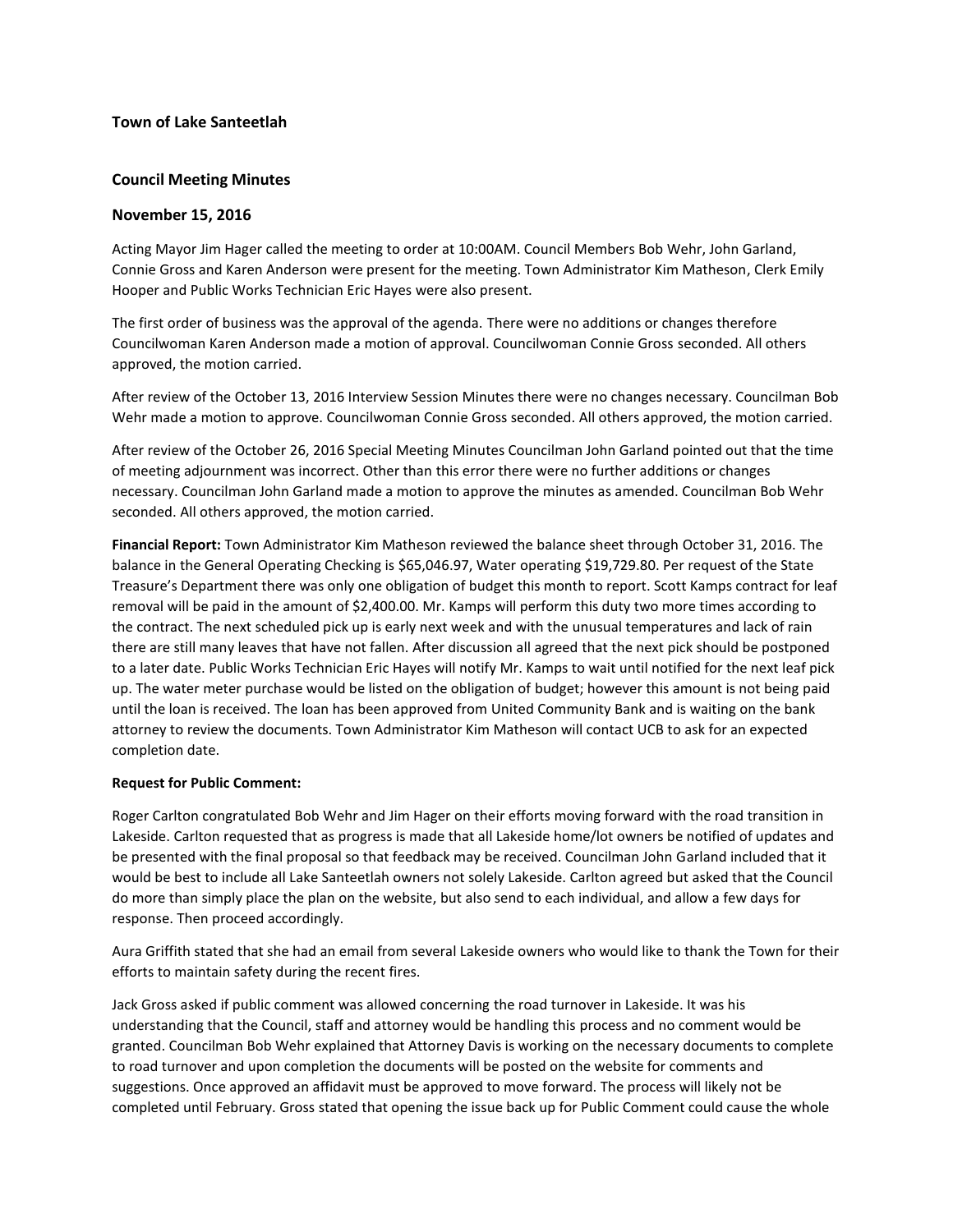process to start over again. Councilman Wehr stated that he felt allowing the public to comment should not be an issue. Acting Mayor Hager agreed that residents had a right to know what was going on. Jack Gross stressed his concern that it could cause the road transition to drag out for another year. Wehr confirmed that the project is "in gear" and should continue to move forward. Gross clarified that all comments or suggestions received from Lakeside updates would be submitted to Town Hall. Acting Mayor Jim Hager confirmed that each response would be sent to Town Hall. Gross asked if the emails would be public record and Hager confirmed that yes, all emails would be available to the public.

#### **Old Business**

**#1 Water Meter Purchase Follow-up:** Councilman Bob Wehr informed that 100 meters had been purchased, approximately 50-60 have been installed. When the loan is complete the read and billing software will be purchased. There are two, 1 ½ -2in meters needed at the well houses that have not been purchased. HD Supply quoted a price for a 1 ½ in. meter which is double the amount of a standard one inch meter. Councilman John Garland suggested we receive a quote for a 2in. meter as often an odd size such as 1 ½ may be more expensive. Councilman Bob Wehr explained the blow out that occurred yesterday due to a stuck valve at the well head. Lamar Williams, contract water operator, Eric Hayes and Justin Odom spent approximately five hours repairing the leak. Wehr suggested that we contact HD Supply and ask if there was a way to put a pop off on the well pumps, in the case that a well head does close to save from the same occurrence. This would allow the pressure to release without busting pipes three feet underground. Lamar Williams recommended that valves not be handled by a compressor so that the valves that are controlled by air could be open and shut electronically. Some valves are manually operated which would avoid the risk of malfunction. Councilman John Garland stated that this had been discussed in the past and as we are all aware electronics can fail. When valves are operated manually you know when they are opened and closed avoiding issues such as the leak yesterday. Garland shared now that Lake Santeetlah has a full time maintenance technician it might be a good idea to revert back to manual. Wehr agreed that there are defaults, the electronic boards go out and compressors break which causes issues that could be avoided if operated manually. Bob Wehr explained that Lamar Williams, Eric Hayes, Jim Hager, and himself are working to create a manual in the case of Lamar's absence. At this point Williams' is the only one who is fully capable of operating the water system. Williams has agreed to show the others and create a written guide in the case of an emergency. Councilwoman Connie Gross asked if you were able to detect when the pressure was about to exceed its max and blow off? Acting Mayor Jim Hager explained what happened causing the incident. Lamar Williams was going to demonstrate how to backflush the system. The pneumatic valves are run from a compressor. Williams was opening and closing the valves as some had to be opened and others closed during the backflush. The compressor seized up. While trying to get the compressor to work Williams disconnected the end line to the air flow and air was being released from the compressor. During this process there was enough pressure entered that it closed a valve that was supposed to be open which caused the pipes to explode in three places. Hager explained that there could have easily been an injury during the explosion. Hager feels that going to manual valves will be a reasonable solution.

Jack Gross shared some history regarding the valves currently run from a compressor. Gross stated that the valves had been discussed for many years and the solution to problems had always been to have someone present to assure that everything is performed manually. There was never a decision made to spend the money to change the valves to manual which is what Gross feels should be done. Hager agreed that the valves should be operated manually but does not feel the valves need replaced. Eric Hayes has been asked to research some type of pop off valve that could be placed above ground that would detect pressure and release avoiding the underground burst. The question to be determined is at what pressure the explosion is caused. It is not the pressure from pumps inside the pump house, it is the wellhead pressure. The five horsepower pumps inside the wells retain a large amount of pressure to blow the pipes up. Gross stated that he felt there would be some sort of pop off valve that could be placed on the main system where all the wells come together.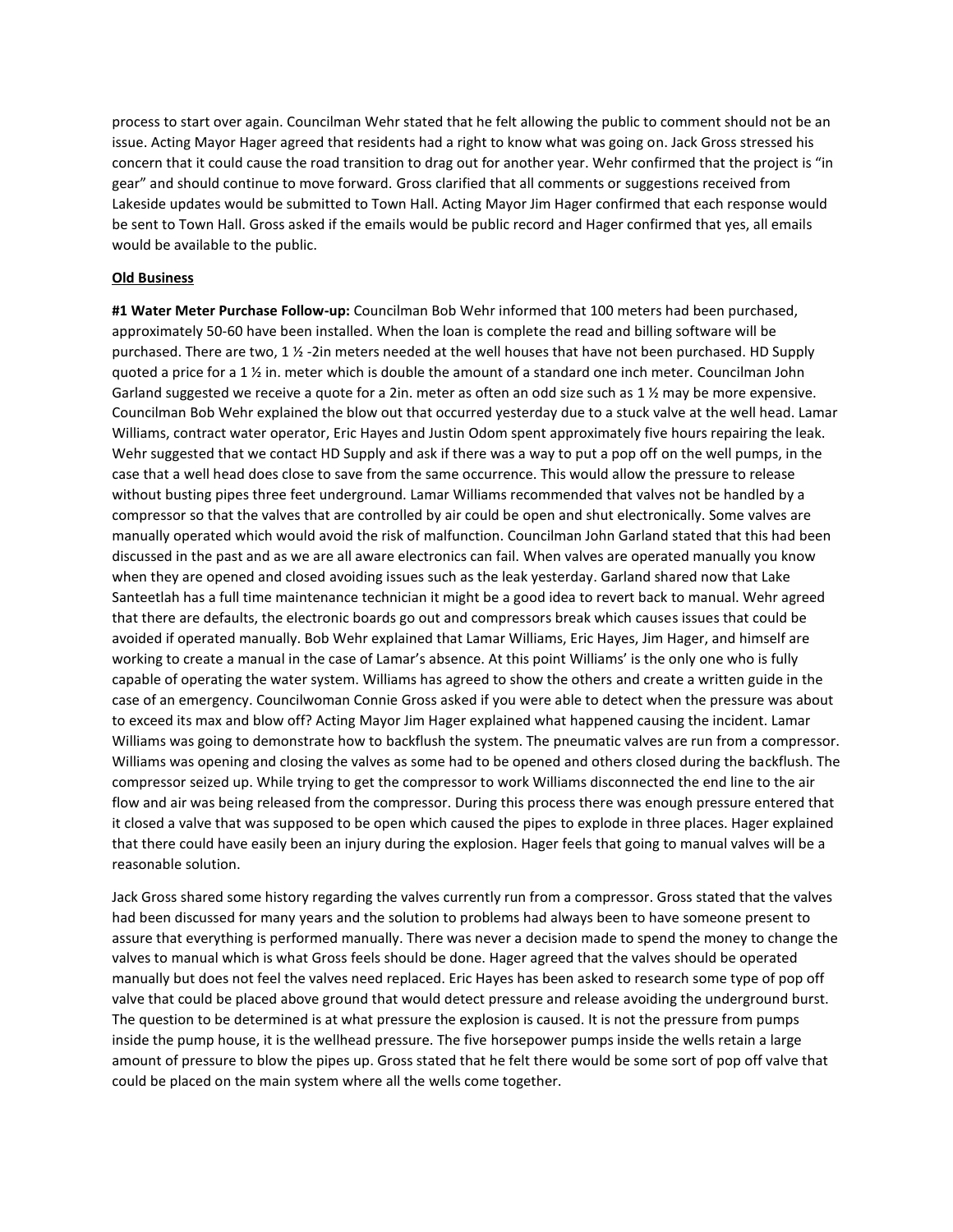Roger Carlton asked if the leak that occurred would have any effect on the Town having adequate water pressure for fire suppression and in what case should a resident call if water is spotted in the road and around the well house. The water that was in the area over the weekend was from the fire trucks filling up but in other cases the Town should be notified. Councilman Bob Wehr acknowledged a discussion that has been presented with no resolution at this time. In the case of the current situation, multiple fire trucks have filled up over the past week and the question becomes, do we charge for the usage? In a state of emergency the project often becomes a multi-million dollar operation. We are being charged for wells, is it appropriate to charge the federal government for water used. The finance department at the US Forest Service has been contacted concerning the usage and should contact Town Hall. The issue becomes, we have no official way to determine exactly how much water has been used. Ideally we can place automatic read meters on the hydrants which would clearly identify the amount of usage. Roger Carlton personally stated that he did not feel that the Town should charge the firefighters for water usage. Wehr explained that we would not be charging the firefighters but the Federal government. Councilman John Garland stated that there would be many re-imbursements on the project, but we would need accurate records of water used which would be difficult to determine at this time. Roger Carlton mentioned an end of year water repot that annually reports the amount of water usage. If there is a way to determine the approximate usage of the firefighters this would allow the report to note that this amount of water was not "lost" but used in the wildfires. Despite if the Town decides to charge or donate for the water this would simply supply record of the amount used.

**#2 Petition for Audio Meetings on Town Website:** This item has been discussed at length over the past two months. According to the response received from the majority of Town residents there are more opposed to the audio meetings on the website than those in favor. Councilwoman Connie Gross stated that she felt that we should post the meetings and it would be available for those interested. According to Gross this would allow anyone who could not attend the meetings to remain involved and educated with what was going on. Councilwoman Karen Anderson shared that she did not feel the meetings should be posted, it was not the Town's responsibility to "spoon feed" the people. The minutes are posted on the website which seems sufficient. Councilwoman Karen Anderson made a motion to deny the request to post the audio meetings on the Town website. Councilman Bob Wehr seconded. Councilwoman Connie Gross opposed. The motion passed three to one.

**#3 Contract Requirements for Security Officer/Update:** Acting Mayor Jim Hager thanked Andy Owens for his presentation at the Planning meeting on November 10, 2016. Owens was part of a committee along with Stephanie Danforth and Connie Gross, assigned to work together to update the contract for the Town Security Officer. The contract expires April 2017. Mr. Owens offered several suggestions as did other residents who were present. Some suggestions included: extra security signage throughout the Town, cameras placed at the front entrance that would allow video surveillance of all those entering the Town. In this case, if any vandalism occurred we would have record of who entered during that time frame. It was also recommended that a time clock be placed at the guard house for the security officer to clock in and out. Additional suggestions offered by the Contract Renewal Committee was the possibility of using an off duty officer as the Town Security Officer. Mrs. Danforth visited the Graham County Sheriff's office to request the possibility of an officer driving through the Town at random times simply while on duty. It has been stated numerous times that the tax payers fund the salary for officers therefore as tax payers the Town should receive adequate service. It was agreed that Eric Hayes would be a good communicator in further requesting this service as he knows most of the officers and sheriff on a personal level. It was proposed by the committee that Public Works Technician, Eric Hayes oversee the Security Officer and confirm that his/her duties are being met. Councilwoman Connie Gross acknowledged that if Hayes does assume such duties the Town should increase his pay.

An evacuation plan for the Town was started however remains incomplete. Acting Mayor Jim Hager suggested that Councilwoman Connie Gross work to form a committee that could develop a fire evacuation plan, and educate the Town of the plan once it is complete. Jack Gross suggested a warning siren be placed at the top of the mountain to warn all residents of an emergency. It would be difficult to call or send emails in some cases and the siren could be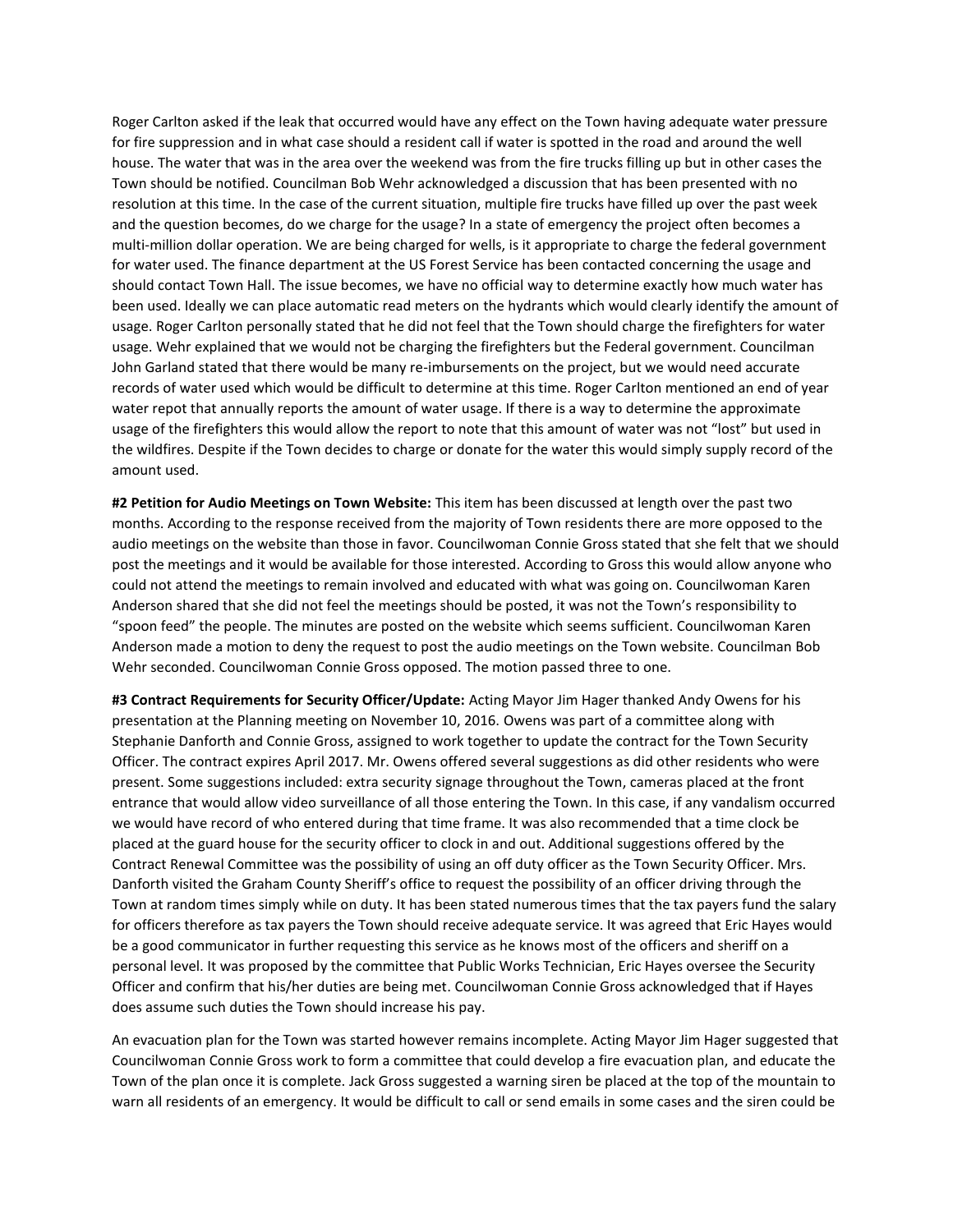an alert to notify quickly. Andy Owens stated that a siren could certainly be used or possibly a horn that had different sounds alerting different emergencies. It should also be determined if a pontoon boat would be necessary that would remain in the water at all times during fire season. Hager explained that once the cost is determined the full amount could be budgeted in the next fiscal year. Acting Mayor Jim Hager made a motion to appoint Councilwoman Connie Gross to work with a committee to move forward with the suggested ideas regarding an evacuation plan. Councilman John Garland seconded. All others approved. The motion carried.

The contract mowing contract expires in April as well and although the committee solely focused on security this contract will need updated as well. The contracts were distributed to the Council for review. The current contract for mowing is vague and does not clarify how often the Town should be mowed or which streets are included. The updated contract will need to be specific in what should be included in each mow and state that mowing should occur on an as needed basis not to exceed a certain amount specified. Councilwoman Karen Anderson suggested that future contracts should be less than five years. Two years would justify those interested in bidding the opportunity to purchase equipment if needed and still make money. Others agreed that two years would be more appropriate than five.

**#4 Zoning Regulations/Timeline to Proceed:** A meeting was held with Attorney Ellen Davis, Town Administrator Kim Matheson and Town Clerk Emily Hooper to review the Zoning Regulations. All changes that were suggested during the three workshops held were presented to Attorney Davis. The proceeding plan is to have the revised copy by the end of the month. The updated regulations will be posted on the website, and sent to all property owners by email for review and feedback. All comments will be kept together and reviewed by the Council and discussed at both the Planning Meeting, in December and at the Public Hearing if necessary. A resolution will be presented and adopted potentially at the January Council Meeting. The Public Hearing will be held in February and can be officially adopted following the Public Hearing. If the Hearing is held prior to the Council Meeting the final Zoning Regulations can be adopted at February's Council Meeting. All correspondence regarding the Zoning Regulations whether by phone call, email, or handwritten notes will be kept on file at Town Hall and will be available to anyone interested in review. With the results of past workshops held it seems that scheduling any further workshops would be ineffective. Roger Carlton ask if the Public Hearing would be scheduled in February on the same day as the Council Meeting. Acting Mayor Jim Hager acknowledged that it would be appropriate to have the Hearing on the same day so that it may be approved. Carlton reminded the Council of advertising requirements that coincide with Public Hearings. Hager confirmed that all steps would be followed. Councilman Bob Wehr explained that this was a work in progress and until the suggestions and comments begin to come in we would not be sure what we were working with. Councilman John Garland agreed that we should get the draft posted as soon as it is received and go from there.

**#5: Proposed Plans from John Cochran:** The plans submitted by Mr. Cochran cannot be approved until he receives confirmation from Brookfield that he can continue to maintain a dock at his location. According to Jack Gross that in a phone conversation yesterday Mr. Cochran stated he was having a meeting on Wednesday at Town Hall with Brookfield. Town Staff is unaware of any meetings planned but will delay any action on this matter until Brookfield makes their decision. Councilwoman Connie Gross asked that Town Administrator Kim Matheson call Mr. Cochran to determine if there was a meeting planned. Jack Gross confirmed that his phone conversation with Mr. Cochran was concerning his dock that had come loose and nothing that involved Town business.

### **New Business**

**#1 Appointment of Council Officers:** Attorney Ellen Davis provided the rules of procedure for accurately appointing new officers among the Council. Acting Mayor Jim Hager made a motion to accept nominations for Mayor. Councilwoman Connie Gross seconded. All others approved. The motion carried. Hager asked for nominations for Mayor. Councilman Bob Wehr nominated Jim Hager. Connie Gross, Karen Anderson and John Garland also nominated Jim Hager. With no other nominations Acting Mayor Jim Hager passed the gavel to Acting Vice Mayor Bob Wehr for approval. Bob Wehr asked that all in favor of Jim Hager as Mayor say, yes. All approved.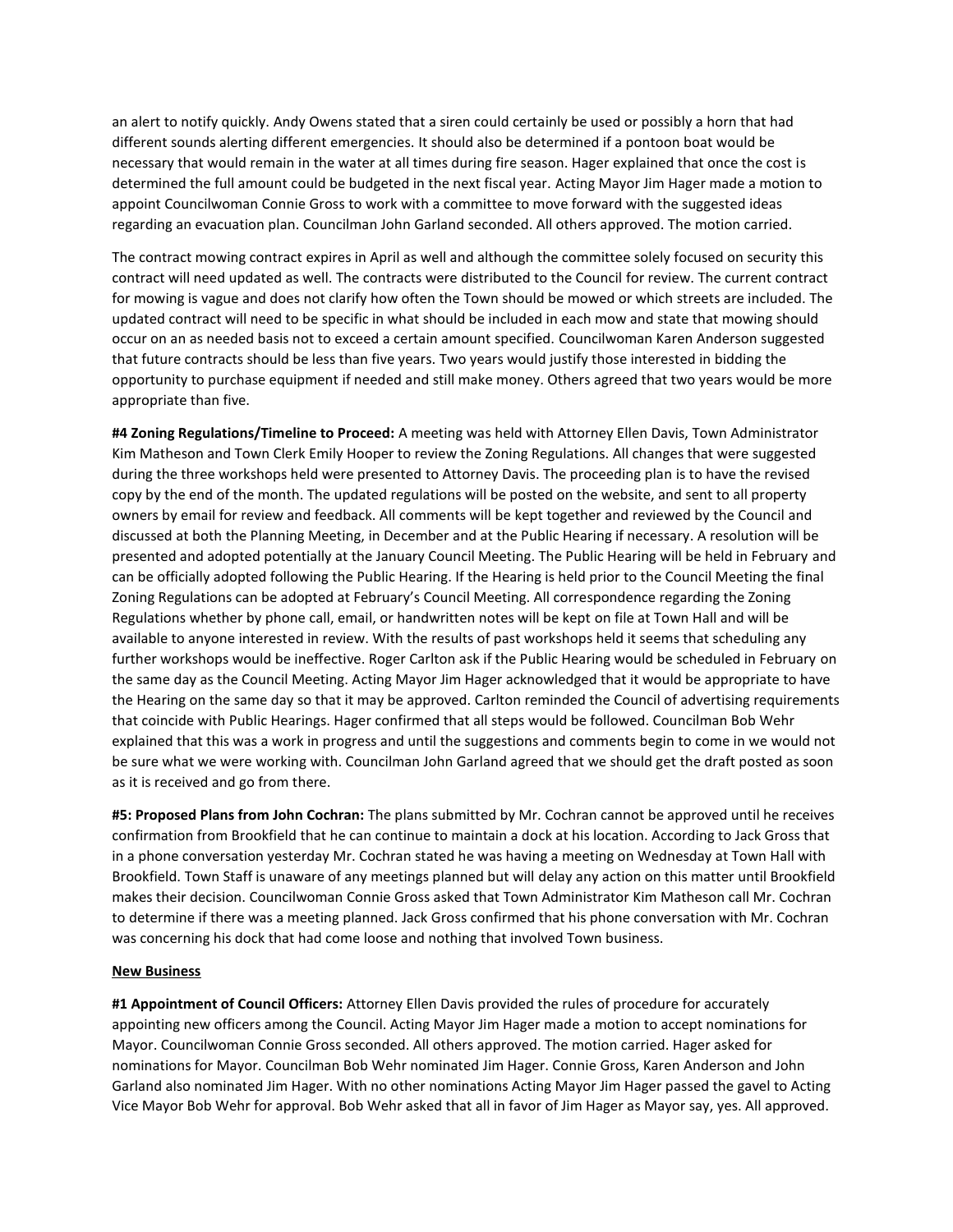The motion passed unanimously. Councilwoman Connie Gross made a motion to close the Mayor vote. Councilman John Garland seconded. All others approved. The motion carried. Mayor Hager asked for a motion to accept nominations for Vice Mayor. Councilwoman Connie Gross made a motion to accept nominations for Vice Mayor. Councilman Bob Wehr seconded. All others approved. The motion carried. Hager asked for nominations for Vice Mayor. Councilwoman Connie Gross nominated herself for the Vice Mayor position. Councilwoman Karen Anderson nominated Bob Wehr. Councilman John Garland made a motion to close nominations. Councilwoman Karen Anderson seconded. All others approved. The motion carried. Each Council Member has paper slips in which they may write down who they wish to become Vice Mayor, Bob Wehr or Connie Gross. Town Administrator read the votes, Bob Wehr is the Vice Mayor after a three to one vote. Mayor Jim Hager asked for a motion to accept nominations for Assistant Finance Officer. Councilman Bob Wehr made a motion to accept nominations. John Garland seconded. All others approved. The motion carried. Councilwoman Connie Gross nominated herself for the Assistant Finance Officer. Councilman Bob Wehr nominated Karen Anderson. Councilman Bob Wehr made a motion to close nominations for Assistant Finance Officer. John Garland seconded. All others approved. The motion carried. Each Councilmember voted by writing their choice on the allotted slip. The votes were counted by Town Administrator Kim Matheson. Karen Anderson is the Assistant Finance Officer after a three to one vote. All new officers will become effective as of midnight tonight. The Mayor, Vice Mayor and Finance Officer all receive \$200.00 monthly. In this case Mayor Jim Hager assumes the role of both Mayor and Finance Officer but will only collect \$200 monthly.

**#2 Check Signee in the case of Finance Officer Absence:** The signature cards at both First Citizens and United Community Bank will be updated with the newly elected officers. The Assistant Finance Officer will also be added to the cards as a signee in the case of the Finance Officers absence. Town Administrator Kim Matheson will contact both banks and let them know of the changes. The approved minutes will be required by the banks in order to complete the update therefore the changes may not occur until next month after the minutes have been approved.

**#3 2015-16 Final Audit Review/Approval:** The final audit for 2015-16 fiscal year has been posted on the website and available at Town Hall for review. With no further comments Councilman Bob Wehr made a motion to approve the audit. Councilman John Garland seconded. All others approved. The motion carried.

**#4: Mass Emails/Advice from Ellen Davis:** Residents who have recently received mass emails have called and visited Town Hall to question if the email was sent from Town Staff. In the future all mass emails sent should be clearly identified if coming from another resident according to Ellen Davis. Typically mass emails are sent from Town Hall so often those who receive them assume that the information provided is from the Town. To avoid any future misunderstandings we ask that it is clearly specified.

**#5: Annual Surcharge for Lot Owners:** Mayor Jim Hager briefly explained that in the past there seems to have been some discrepancies in regards to the water charges for lot owners within Lake Santeetlah. In the records some owners were charged while others were not and there is no record of explanation. Hager suggested that to be fair it seemed in the best interest to charge the water connection fee upon building and avoid any annual charges for lot owners. All past due charges for those who have not paid will remain effective and the owner will not be allowed to build until the amount is paid in full. Councilwoman Connie Gross made a motion to charge only a water connection fee and no longer bill lot owners annually. Councilwoman Karen Anderson seconded. All others approved. The motion carried.

**#6: Security System for Town Hall:** A security camera for \$259.00 has been recommended for purchase to place in Town Hall for security purposes. The usage of the videos will not be available to the public and used solely for security. \$100.00 per year allows ten days of cloud storage which would be sufficient in the case of an incident. Councilman Bob Wehr made a motion to purchase the camera. Councilwoman Connie Gross seconded. All others approved. The motion carried.